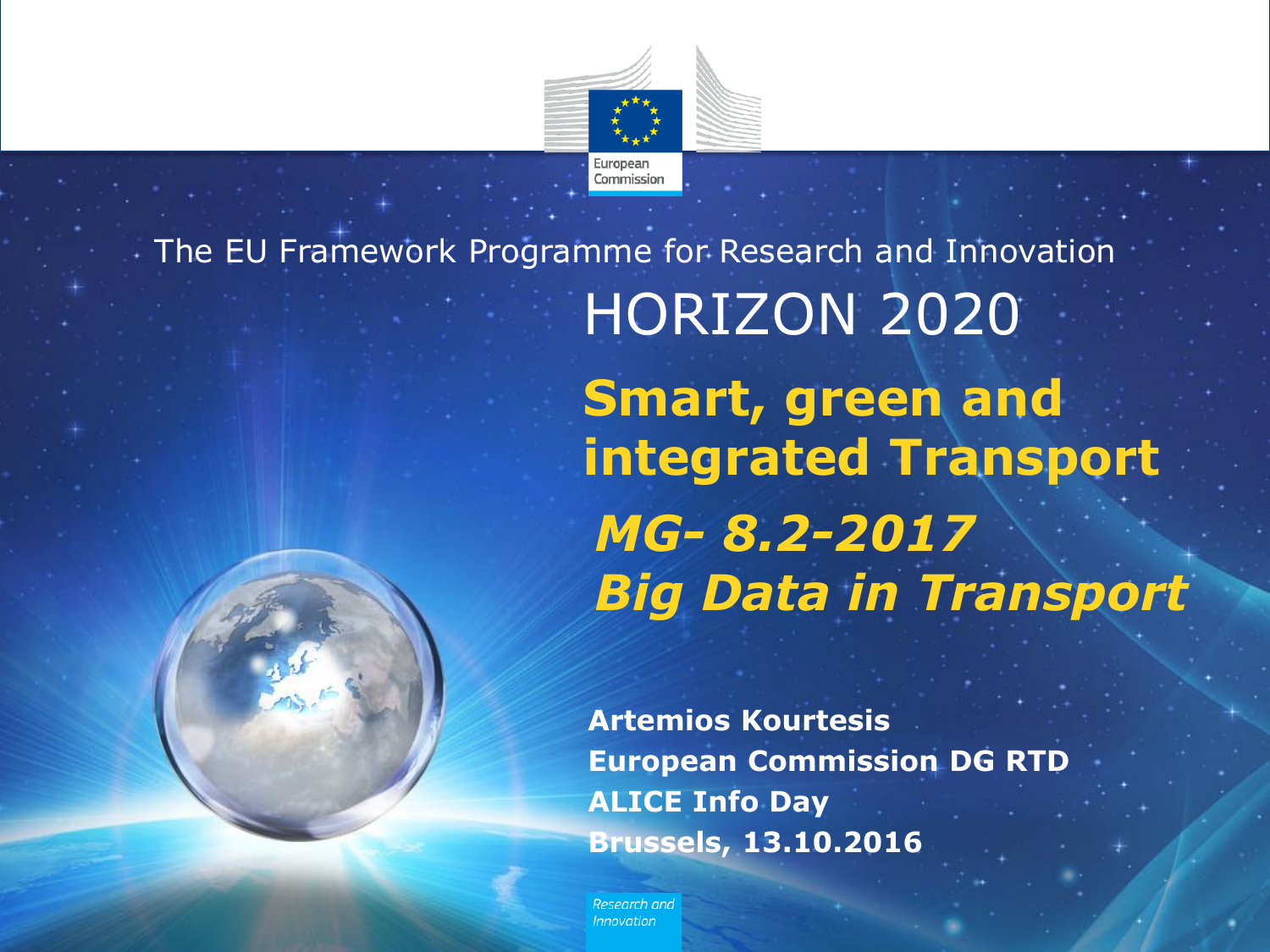

## **Socio-economic section in 2017: topics and budget**

| <b>Topic</b>  | <b>Title</b>                                                                                                                                     | <b>Action</b><br>type | <b>Budget</b><br>(EUR Mio) |
|---------------|--------------------------------------------------------------------------------------------------------------------------------------------------|-----------------------|----------------------------|
| <b>MG-8.2</b> | <b>Big data in Transport: Research</b><br>opportunities, challenges and<br><b>limitations</b>                                                    | <b>CSA</b>            | $\mathbf 2$                |
| $MG-8.4$      | Improving accessibility, inclusive mobility<br>and equity: new tools and business models<br>for public transport in prioritised areas            | <b>RIA</b>            | 7,5                        |
| <b>MG-8.5</b> | Shifting paradigms: Exploring the dynamics<br>of individual preferences, behaviours and<br>lifestyles influencing travel and mobility<br>choices | <b>RIA</b>            |                            |
| <b>MG-8.7</b> | Future research needs and priorities in the<br>area of transport                                                                                 | <b>ESA</b>            | 0,5                        |